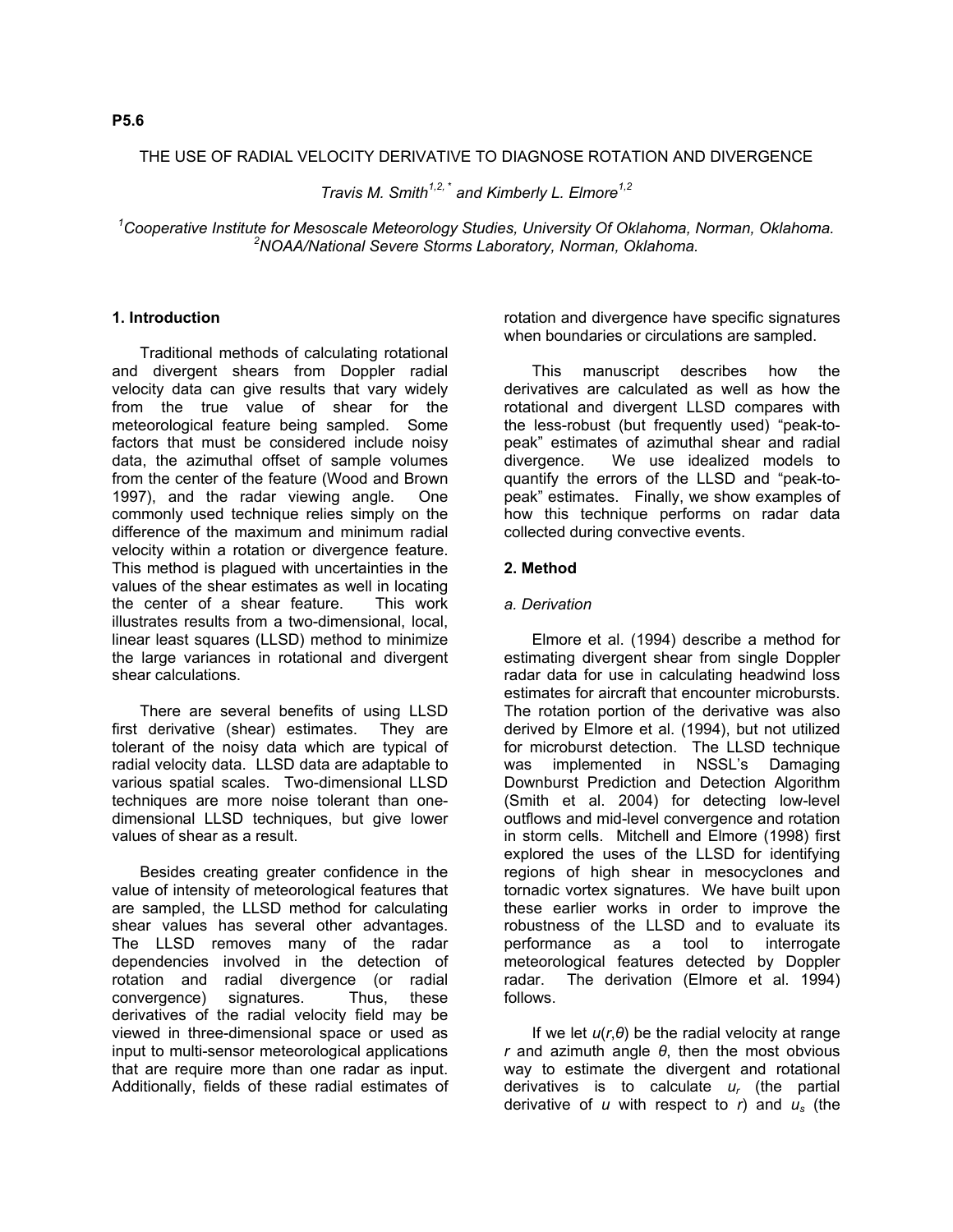partial derivatives of *u* with respect to *θ*). The idea is to treat *u*(*r*,*θ*) as a scalar field since we have no information about the true direction of the wind at a point (*r*,*θ*). We would like to compute  $(u_x, u_y)$  (the gradient). This vector gives the direction of the most rapid change in the field, and the magnitude of this vector gives the largest rate of change in any direction at the point. Since the data is not given in Cartesian coordinates, but in polar coordinates from the radar, we introduce some new variables that are easier to use.

At the point  $(r, \theta)$ , we introduce the variable  $s$  coefficients vanish.<br>At the solve: a solve: a solve: angle measured diagonal system to solve: = *rφ* , where *φ* is the signed angle measured from the reference line *θ* , with positive angles measured in the counterclockwise direction. Once can show (using the chain rule) that  $u_r^2$  +  $u_s^2 = u_x^2 + u_y^2$  at (*r*,*θ*). So the largest rate of change of the field in any direction at (*r*,*θ*) is given by:

 $(u_r^2 + u_s^2)^{1/2}$ .

We now give estimates for *ur* and *us*. We assume the data are given at regular intervals of *∆r* and *∆φ*. This assumption makes our computations fast, since we can give our  $u_0 = \sum$  estimates in closed form.

We fit the data locally by a model of the form: *b. Application*

$$
\tilde{u}(r,s) = u_0 + u_r(r-r_0) + u_s s.
$$

At the point  $(r_i, \varphi_j)$ ,  $\Delta r_i = r_i - r_0 = i \Delta r$  and  $s_{ij} =$ *r<sub>i</sub>φ<sub>j</sub>* = (*r*<sub>0</sub> + *i∆r*)(*j∆φ*). Let *∆s<sub>ij</sub>* = (*s<sub>ij</sub>* – *s*<sub>o</sub>) where we have taken  $s_0 = r_0 \varphi_0 = 0$ , since we have  $\varphi_0 = 0$ . We pick our model by a least squares method, i.e. we pick the constants  $u_0$ ,  $u_r$ ,  $u_s$  as to minimized the quadratic

$$
R = \sum [u(r_i,s_j) - \tilde{u}(r_j,s_{ij})]^2 w_{ij},
$$

where  $w_{ii}$  is a weight function with  $w_{ii}$  > 0 and  $w_{-1,j} = w_{j,j}$  and  $w_{j,j} = w_{j,j}$  for all *I* and *j*. This symmetry assumption allows for a simple closed-form solution for  $u_0$ ,  $u_r$ ,  $u_s$ . The normal equations are given by

$$
\frac{R}{\partial u_r} = \frac{\partial R}{\partial u_s} = \frac{\partial R}{\partial u_0} = 0
$$

equations:

 $(\Sigma \Delta r_i^2 w_{ij}) u_r + (\Sigma \Delta r_i \Delta s_{ij} w_{ij}) u_s + (\Sigma \Delta r_i w_{ij}) u_0 = \Sigma \Delta r_i u_{ij} w_{ij}$ ,

 $(\sum \Delta r_i \Delta s_{ij} w_{ij}) u_r + (\sum \Delta s_i^2 j w_{ij}) u_s + (\sum \Delta s_{ij} w_{ij}) u_0 = \sum \Delta s_{ij} u_{ij} w_{ij}$ ,

 $(\Sigma Δr_iw_{ij})u_r + (\Sigma Δs_{ij}w_{ij})u_s + (\Sigma Δw_{ij}) u_0 = \Sigma Δu_{ij}w_{ij}$ ,

where  $\Sigma$  is over all *i* and *j*, and  $u_{ii}$  is the data  $u_{ij} = u(r_i, s_{ij})$ . We next assume symmetry in the data locations about the point  $(r_0, s_0)$ . For example, we assume *i* runs from –*N,…,*0,1,….,*N* and *j* runs from –*M*,…,0,1,…,*M*. Using these symmetry assumptions, all off-diagonal coefficients vanish. This leaves a simple

$$
u_r = \frac{\sum i u_{ij} w_{ij}}{\Delta r \sum i^2 w_{ij}}
$$

$$
u_s = \frac{\sum s_{ij} u_{ij} w_{ij}}{\sum (\Delta s_{ij})^2 w_{ij}}
$$

$$
u_0 = \frac{\sum u_{ij} w_{ij}}{\sum w_{ij}}
$$

In order to make LLSD calculations on a polar grid of radial velocities, the data are passed through a 3x3 median filter to reduce noise. Then we apply the formulae for *ur* and *us*. Because *ur* and *us* are derived from only the radial component of the wind, they are approximations of one half the horizontal divergence ("half divergence", hereafter) and vertical vorticity ("half vorticity", hereafter), respectively, assuming a symmetric wind field. This symmetry assumption works well in the vicinity of features that may be purely rotational, such as mesocyclones, or divergent, such as symmetric downburst signatures. Although it breaks down for asymmetric features such as gust fronts, useful information may still be gleaned from the LLSD output in many cases.

Due to the nature of polar grids, the size of the kernel that is used in the LLSD calculations varies in range. We have chosen to use a kernel that maintains a nearly constant width in Expanding the above, we obtain the normal<br>Cartesian space, meaning that the number of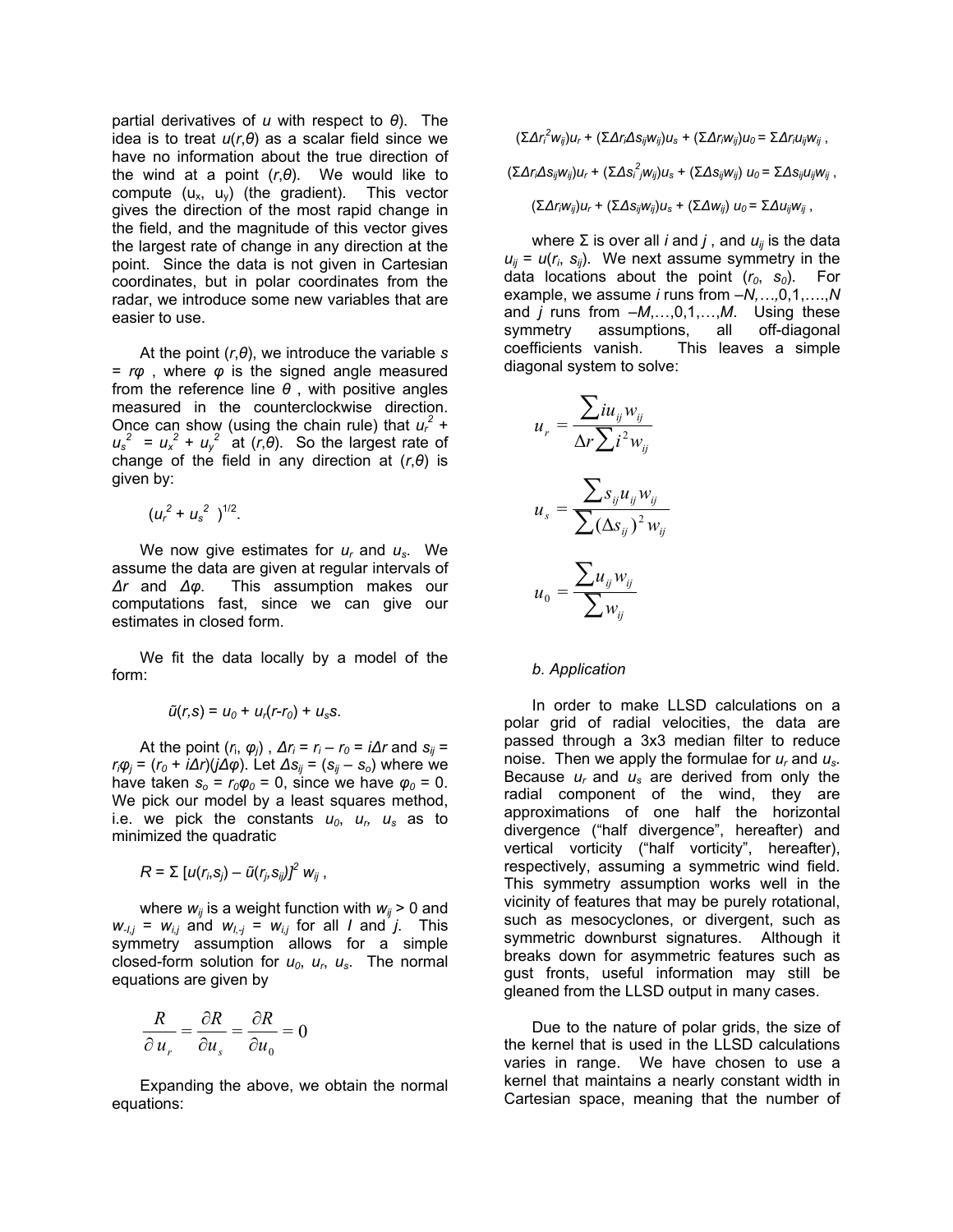

radials used by each radar pixel is a function of range.

### **3. LLSD Rotational Shear**

LLSD rotational, or azimuthal, shears are calculated for simulated circulation signatures of different sizes and at different ranges from a hypothetical radar with 1° azimuthal spacing in order to compare with traditional methods of estimating the strength of circulations. We use a Rankine combined vortex model to generate simulated circulation signatures in the Doppler radial velocity field (Wood and Brown 1997). We superimpose 2  $ms<sup>-1</sup>$  uniform noise on the radial velocity field to test the robustness of the LLSD calculations.

We compare the LLSD values to the more traditional "peak-to-peak" azimuthal shear calculation, given by

$$
u_{as} = \frac{V_{\text{max}} - V_{\text{min}}}{d}
$$

where *Vmax* and *Vmin* are the maximum outbound and minimum inbound radial velocities (on opposite sides of a circulation), respectively, and *d* is the distance between those two peaks. For the rotational LLSD calculations, we choose three different kernel sizes that are each 3 range gates deep and approximately 2500 m, 5000 m, or 8000 m wide. Thus the number of radials used in the calculation varies with range from the radar (Fig. 1), although a minimum of three



Figure 2: Mean and 95% confidence limits for LLSD and peak-to-peak estimates of azimuthal shear at the vortex center for a 5 km diameter vortex with half vorticity of  $0.01$  s<sup>-1</sup>.



Figure 3: Mean and 95% confidence limits for LLSD and peak-to-peak estimates of azimuthal shear at the vortex center for a 8 km diameter vortex with half vorticity of  $0.01$  s<sup>-1</sup>.

radials of data are required for a complete calculation. Kernels that use a fixed number of radials at all ranges usually only provide good shear estimates in a small percentage of those ranges.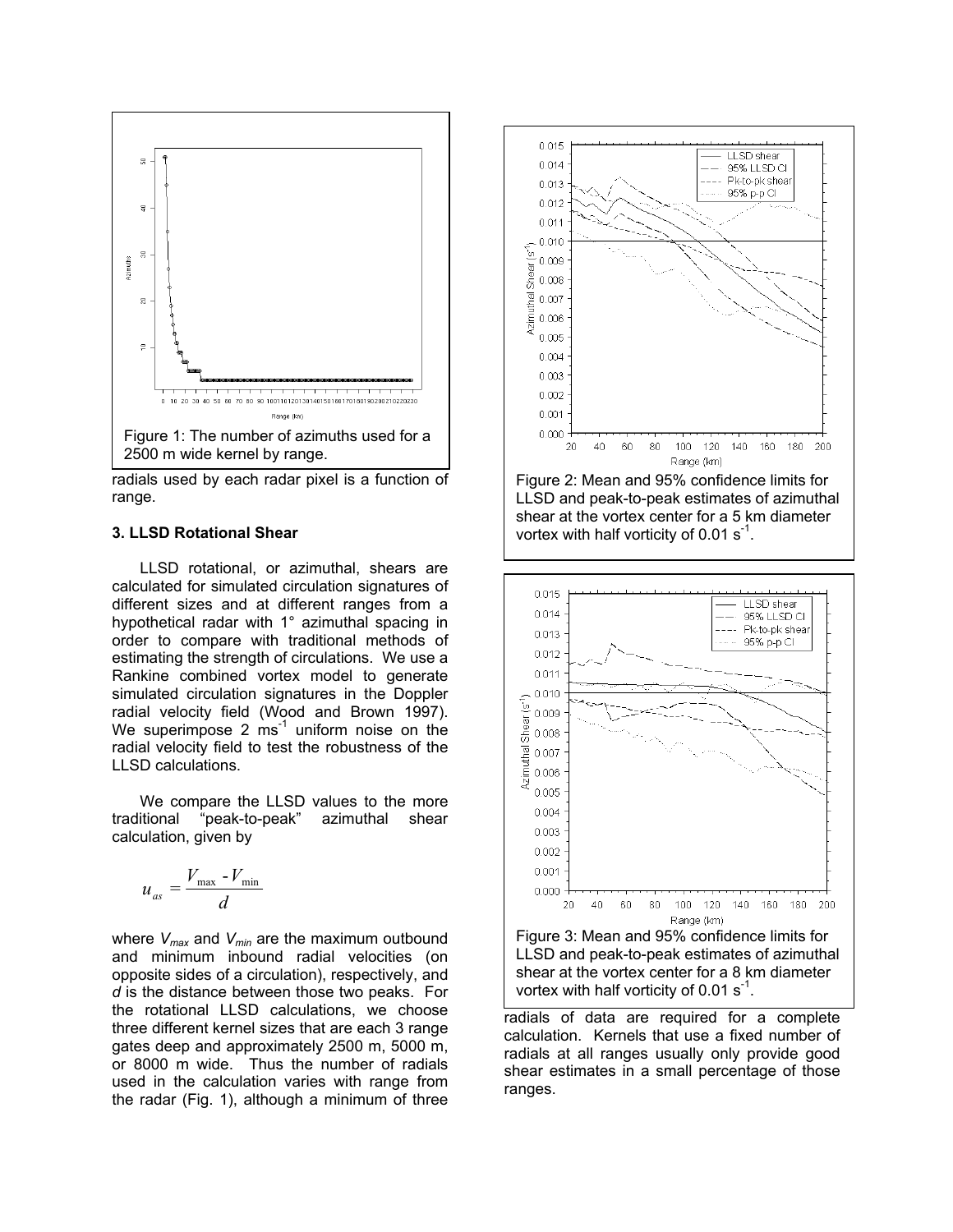

Figure 4: The distribution of range positional errors for the 2500 m LLSD kernel (top) and the peak-to-peak azimuthal shear estimate (bottom) for a 5 km diameter vortex. The center grey line is the median, the box is the interquartile range (IQR), the whiskers are the lesser of 1.5x(IQR) or the data range, and the single dots are outliers.

To test the variability of the three LLSD kernels, we generate synthetic radial velocity signatures of vortices at ranges every 5 km from 20 km to 200 km. Because radar data suffer from many imperfections, including noise and sampling issues that can affect azimuthal shear values (Wood and Brown 2000), 1000 vortices of the same size and strength are generated at each range, each with different noise patterns



and azimuthal offsets to the center of the simulated vortex. This allows for calculation of mean azimuthal shear values and 95% confidence intervals for the three LLSD kernels and *uas*.

Figure 2 shows the 2500m LLSD kernel and peak-to-peak azimuthal shear estimates for a 5 km diameter vortex with half vorticity of 0.01  $s^{-1}$ . In this case, the mean LLSD value is within about 20% of the true value out to about 140 km, with a much smaller variance than that of the peak-to-peak azimuthal shear calculations. These values drop with range because of the geometry of the radar beam – circulations are not well sampled at long ranges. For a largerscale 8 km diameter vortex (Fig. 3) sampled with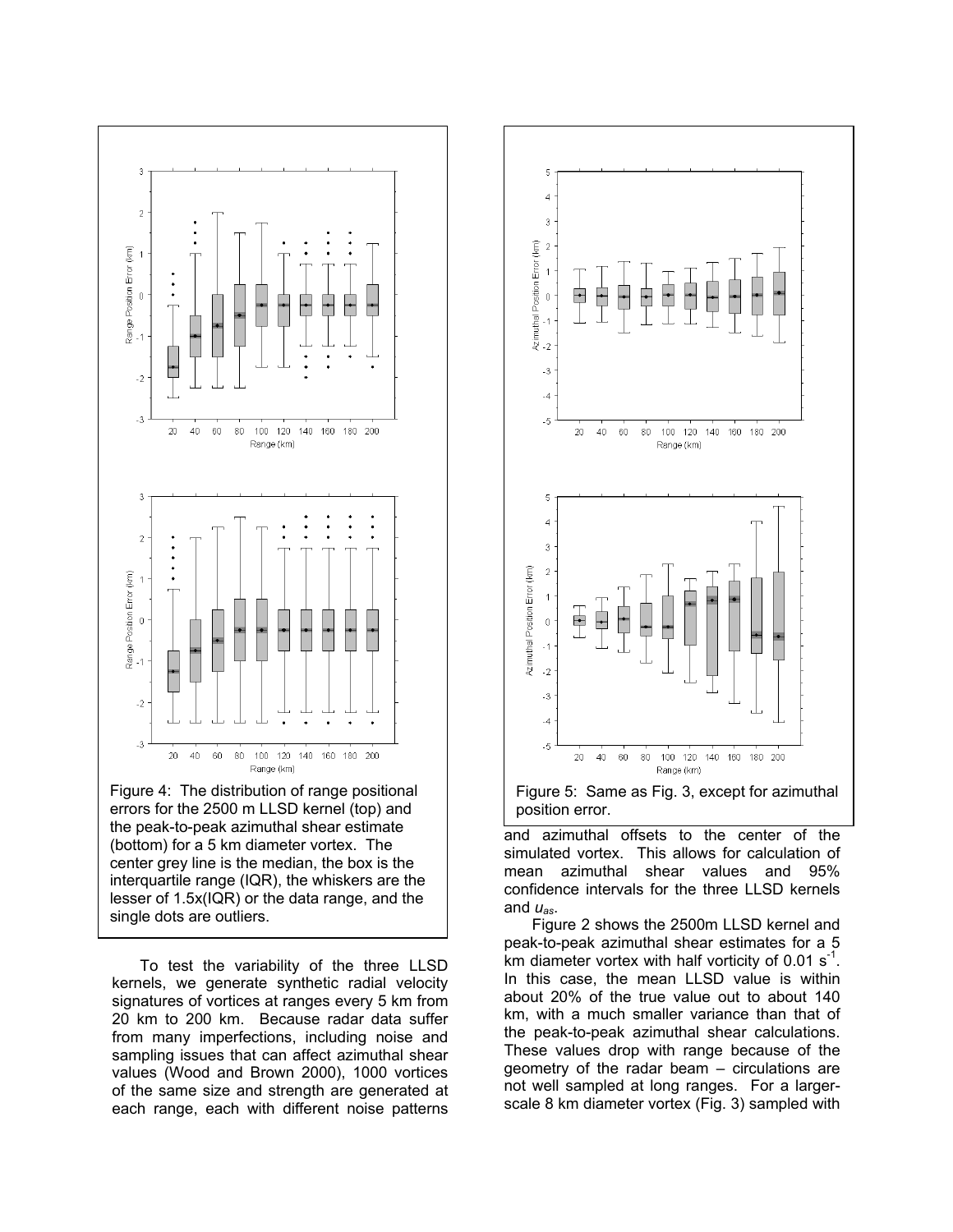

the 2500 m kernel, the mean LLSD values are within 5% of the true value out to about 150 km. For brevity, results from the 5000 m and 8000 m kernel are not shown. However, these larger kernels tended to underestimate the strength of smaller vortices compared to the 2500 m kernel.

Because we use synthetic radar data, the true location of the center of the circulation is known. Range and azimuthal position errors were calculated for both the LLSD and peak-topeak methods. For azimuthal shear, the center of circulation was considered to be halfway between velocity absolute maxima on each side of the circulation. The NSSL Mesocyclone Detection Algorithm (Stumpf et al 1998) uses this method to determine the center of a circulation. For the LLSD rotation, the center of circulation was considered to be at the LLSD rotation maximum.

The errors in range (Fig. 4) for both methods are quite similar, although the variance is smaller for the LLSD estimate. However, the azimuthal distance errors (Fig. 5) for the peakto-peak method are significantly larger than the LLSD. Additionally, the distribution of the peakto-peak location estimates is not Gaussian. This is illustrated in Fig. 6. While the LLSD position estimates are clustered around the center of the diagram, there are three distinct groupings for the peak-to-peak data. Because the peak-topeak method only uses two data points in its



Figure 7: Insets (c) and (d) show conventional displays of reflectivity and velocity data available from Doppler weather radar. The image in (a) is a depiction of shear within the storm that is computed from the velocity data shown in (d). The red spots indicate locations with high shear. A slow northward movement of the high-shear areas with time is depicted as "rotation tracks" in (b). The graphic in (b) summarizes hours of velocity data into information a human decision maker can immediately use. (Scharfenberg et al. 2004).

calculations, it is highly susceptible to errors caused by the radial offset from the center of the circulation and noise.

### **4. LLSD Radial Divergence**

LLSD radial divergence values are calculated for simulated divergence signatures of various sizes at different ranges from a hypothetical radar with 1° azimuthal spacing and 250 m range sampling. Results will be shown in the accompanying poster presentation.

# **5. Application**

LLSD products have been successfully tested in an operation environment over a period of several convective seasons (Scharfenberg et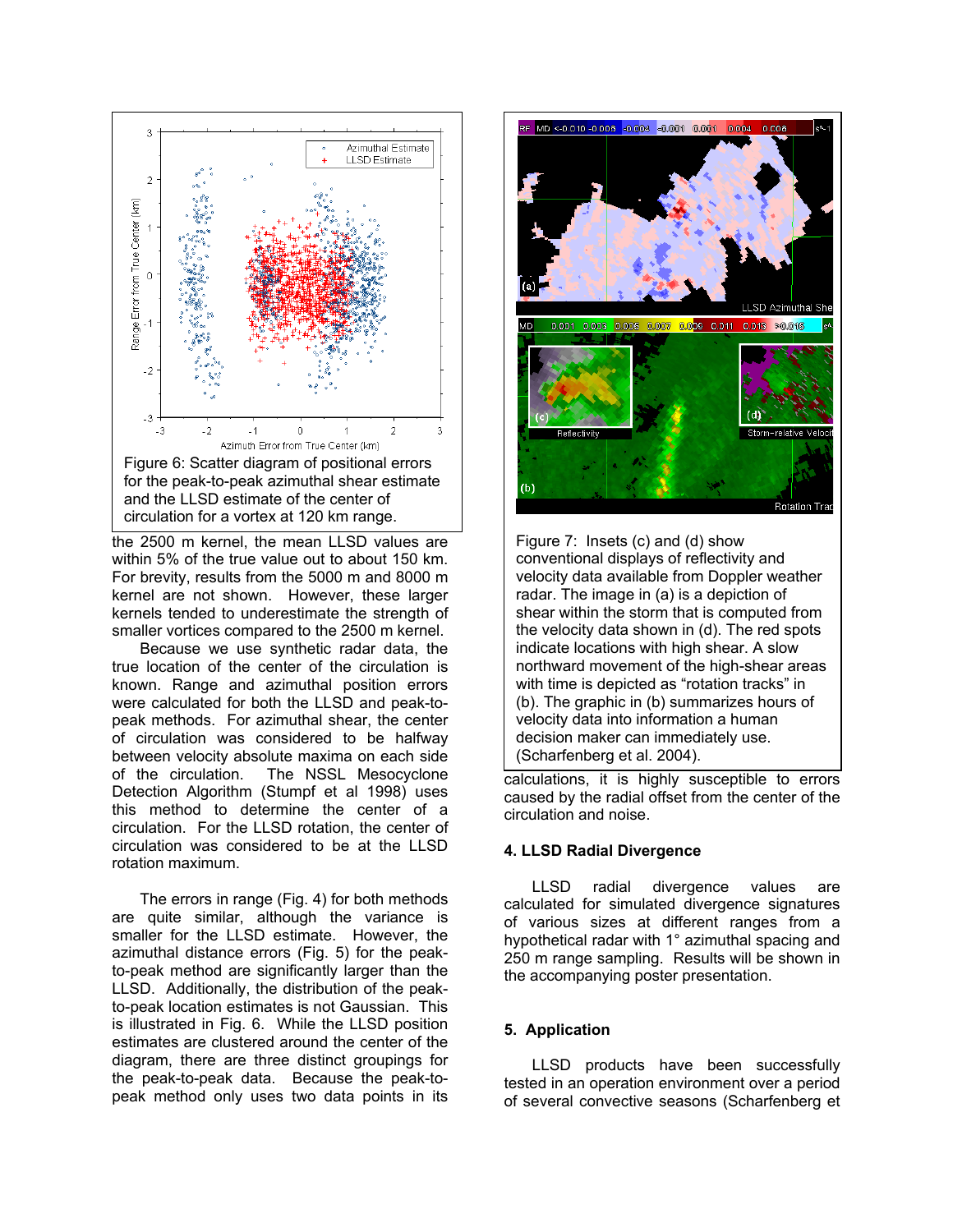

rotation (bottom-right) for depicting gust front.

al. 2004, Stumpf et al.). LLSD azimuthal shear may be used to locate areas of rotation within a storm cell and to assess the history of the circulation signature (Fig. 7). This, in turn, has been used to locate areas where damage assessments crews should focus their efforts during post-event damage surveys.

LLSD divergence and azimuthal shear fields may be combined to assess the presence of radar-detectable boundaries. Figure 8 shows a gust front, which is most notable in the divergence field in this example. Typically, boundaries that run perpendicular to the radar beam may be seen in the divergent LLSD field as convergence, while those parallel to the beam are better seen in the rotational LLSD field. Image processing applications may make use of these data to better identify boundary signatures.

The local, linear, least squares approach to calculating radial velocity derivatives is a vast improvement over the frequently-used but simplistic and grossly inaccurate method of calculating shear from two data points. The LLSD provides relatively smooth fields that may be used in other applications to identify features such as boundaries and vortices, as well as to accurately assess their strength and position.

## **7. Acknowledgements**

Thanks to Amanda Adams for assisting with figures. Funding for this research was provided under NOAA-OU Cooperative Agreement NA17RJ1227, National Science Foundation Grants 9982299 and 0205628. This research is in response to requirements and funding by the Federal Aviation Administration (FAA). The views expressed are those of the authors and do not necessarily represent the official policy or position of the FAA.

# **8. References**

- Elmore, K.M, E.D. Albo, R.K. Goodrich, and D.J. Peters, 1994: NASA/NCAR airborne and ground-based wind shear studies. Final Report, contract no. NCC1-155, **6. Conclusion** 343 pp.
	- Mitchell, E.D., and K.E. Elmore, 1998: A technique for identifying regions of high shear associated with mesocyclones and tornadic vortex signatures. Preprints, *14th Intl. Conf. on Interactive Information and Processing Systems for Meteor., Oceanography, and Hydrology*, Phoenix, AZ, Amer. Met. Soc., 312-315.